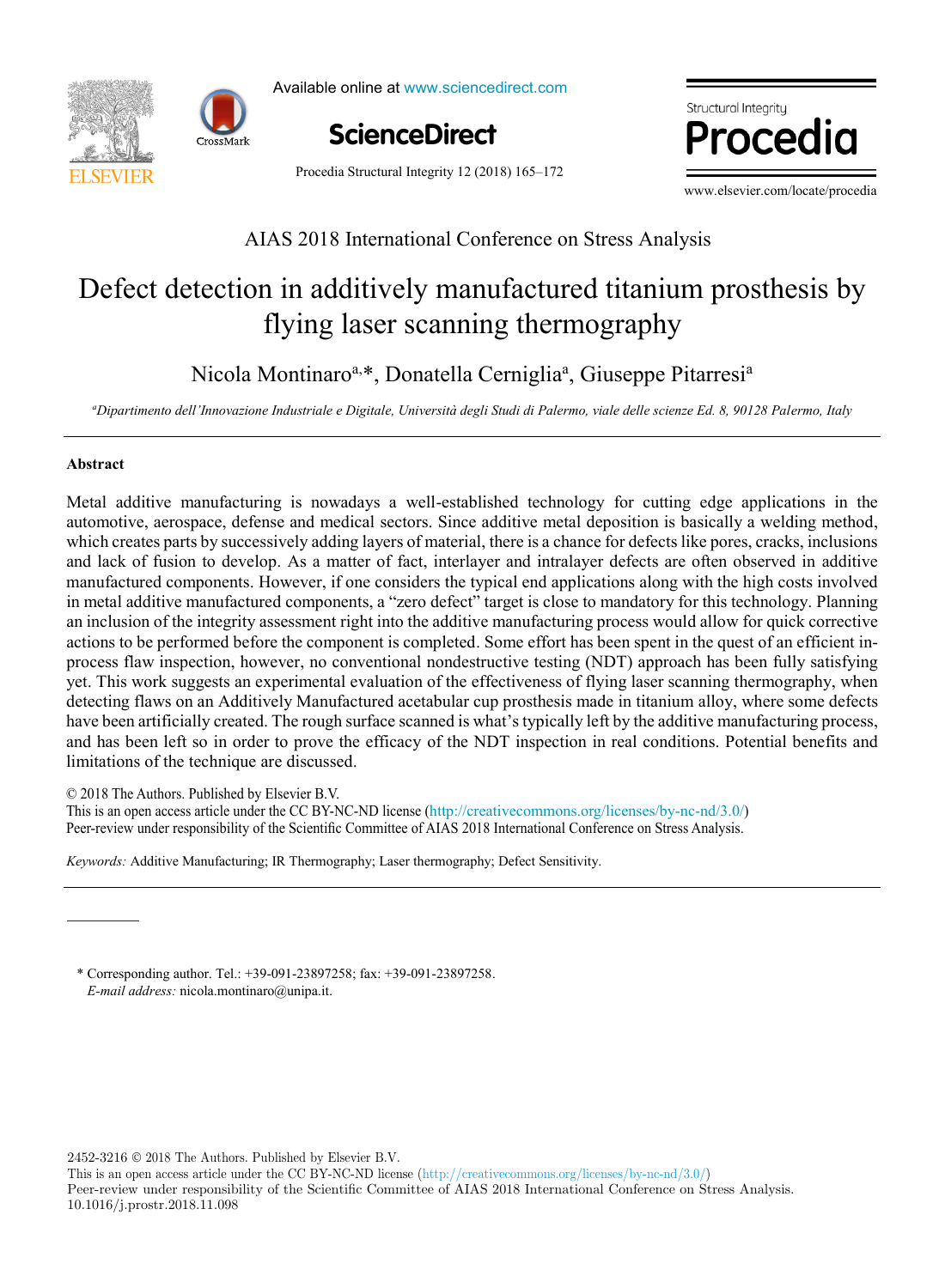#### **1. Introduction**

Additive manufacturing (AM) is a productive process which, due to the use of various technologies, creates objects (component parts, semi-finished or finished products) by adding layers of material in succession. The main advantages of this manufacturing process, as opposed to traditional manufacturing methods, are summarized as follows: the possibility to create geometrically complex structures, the optimization of material deposition in specific locations such saving raw material and lessening the final weight, an increase in mechanical performances and a high degree of customization. For these reasons, additive manufacturing is a growing market in many sectors such as the automotive, aerospace, military and medical ones. The possibility to print parts in biocompatible materials, such as titanium alloys, combined with the ability to create complex geometries, has fostered applications in the orthopedic replacement surgery field, by promoting patient-specific "custom-made implants" (O'Neill et al. (2018), Huiwu Li et al. (2013), Mediaswanti et al. (2013), Lofgren et al (2010)). One issue is that dense metallic biomaterials such as titanium, tantalum and magnesium cannot be used directly as bulk materials due to a mismatch in the elastic moduli between metal and bone structure, which causes stress-shielding. On the contrary, the 3D printable implant in trabecular titanium overcomes this problem with a porous structure which, while matching the stiffness of the two materials in contact, at the same time provides some space for bone in–growth and vascularization. Indeed, the elastic modulus of porous trabecular titanium is approximately equal to *4 GPa,* which is significantly lower than the value of dense titanium, equal to *110 GPa* (Bobyn et al. (1980)). Since AM deposition is basically a welding method, it may generate defects like pores, cracks, inclusions and lack of fusion. Indeed, interlayer and intralayer defects are often observed in AM components as shown by (Ahsan et al. (2011)) by using scanning electron microscopy and microcomputed tomography. However, considering the bio prostheses field of application, a "zero defect" target and strict quality control procedures are generally required, in order to attain which efficient non-destructive testing techniques are strongly needed. The aim is to employ a non-destructive technique which allows in-line inspection and flaw detection as the layer is deposited, making it so that the process can be controlled and corrected. Effective in-process defect inspection has been difficult to achieve up to now, and conventional NDT approaches are often not able to adapt to the complicated geometries typically produced by additive manufacturing. Some widely employed techniques to evaluate AM components are destructive testing and X-ray computed tomography (Thompson et al. (2016)), both of which are applied to the finished part, thus leading to rejection at the end of the manufacturing process. Some promising outcomes were published regarding ultrasonic inspection. Nilsson (2012) used a flexible method of inspection for complex AM geometries by mounting an ultrasonic water flow probe on a robotized arm, which follows a pre-programmed path to inspect the whole part. Nemeth et al. (2005) used laser-generated surface waves to optimize the inspection of stainless steel and titanium metal AM parts, where defects in the form of blind holes had been artificially created. Clark et al. (2011) have shown the potential of an all-optical scanning acoustic microscope for online inspection of AM products. With the same aim in mind, other authors (Kromine et al. (2000), Klein et al. (2004), Edwards et al. (2011), Pelivanov et al. (2014), Cerniglia et al. (2015)) used both lasers, receiver and transmitter, to develop an UT setup able to detect surface and sub-surface defects. One of the main concerns about laser-laser ultrasonic non-contact inspection resides on the laser receiving equipment part, since it needs a proper finishing of the surface in order to have a good signal to noise ratio. It is well-known how AM part surfaces seldom reach a smooth finish, because of the layer by layer nature of the process, hence the surface roughness in metal AM parts is definitely a challenge for in-line inspection procedures. Laser thermography seems to be less influenced by surface roughness. Furthermore, the laser scanning thermographic technique, proposed by (Li et al. (2011). Burrows et al. (2011) Schlichting (2012)), for detection and characterization of surface micro-cracks in metal samples, has been adapted by Montinaro et al. (2017) to evaluate subsurface parallel flaws in fiber metal laminates, and in (Cerniglia et al. 2017) to detect surface and embedded flaws in Inconel parts, by simulating an in-line inspection and developing an innovative post-processing statistical approach based on the analysis of Regions of Interest (ROI). Specifically, the thermal footprint left by a moving laser heat source is acquired remotely through an IR camera, and defects are then identified by looking for thermal anomalies in ROI via a statistical approach. The flying laser scanning thermography allows for farther, remote, non-contact inspections, thus resulting particularly attractive for all those applications where a sterile environment is desirable and contact test methods may not be ideal or even prohibited altogether, e.g. in medical products. The aim of this work is to prove the effectiveness of flying laser scanning thermography in the detection of flaws in an AM acetabular cup prosthesis. The sample is made of a bio-compatible titanium alloy and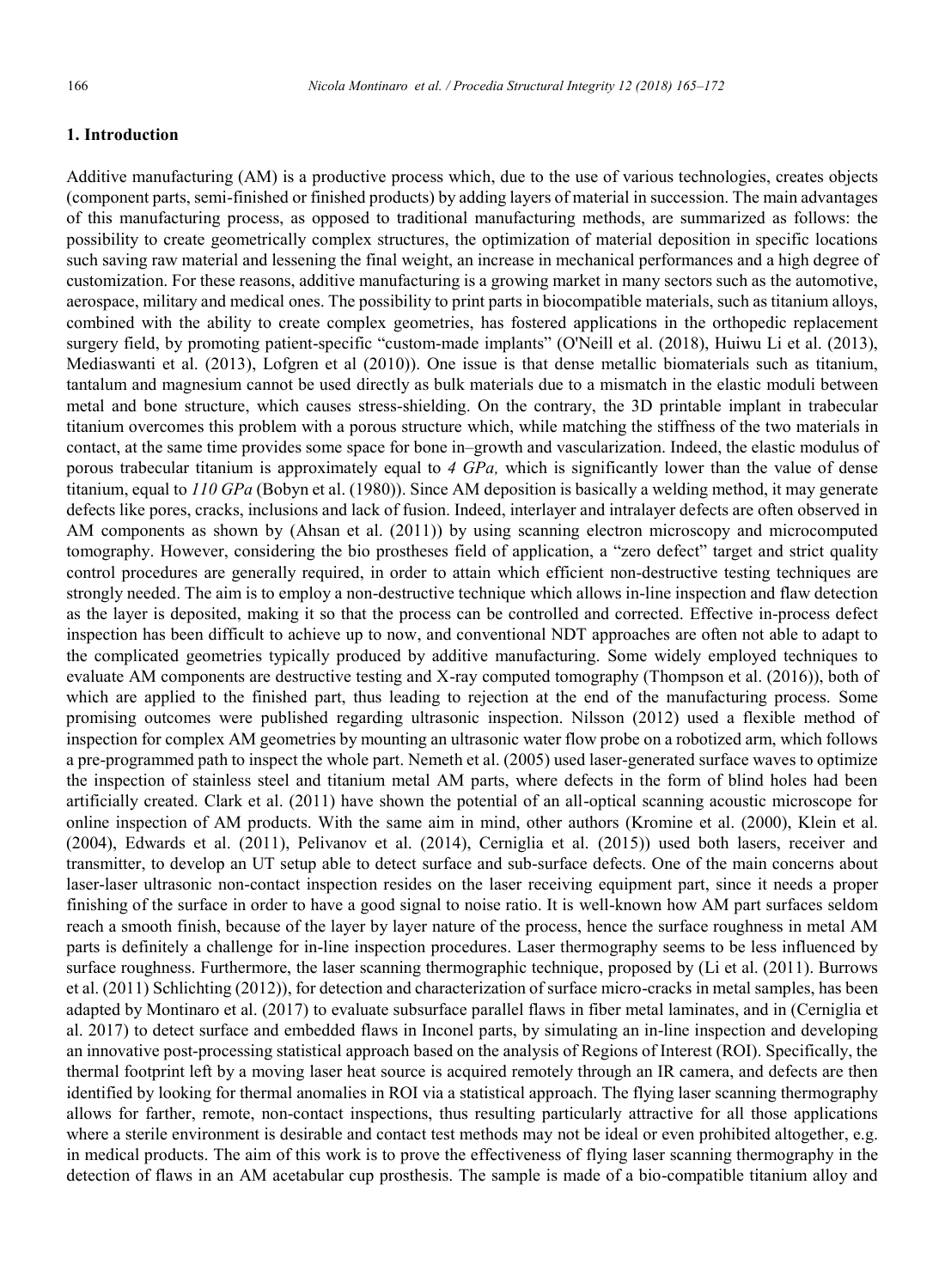defects were artificially generated by micro-drilling in known positions. The scanned surface finish was the same one left by the AM process, i.e. significantly rough, in order to validate the inspection technique in real conditions. The pros and cons of the proposed active IR-NDT thermographic approach are further discussed.

#### **2. Material and methods**

#### *2.1 The titanium AM sample*

A real additive manufactured acetabular cup made of titanium alloy by Lima® has been considered for the implementation of the proposed IR-NDT technique. Two blind holes with depths of *4 mm* and diameter of *0.7 mm* were micro-drilled, in the annular portion of the cup, along the radial direction (see Figure 1). The artificial defects simulate material discontinuities typical of the AM process such as lack of fusions and pores. After drilling, the effective dimension and position of each hole was measured. In Figure 1, sample geometry and the position of defects are shown.



Fig. 1. Picture of the AM titanium sample: (a), frontal view of the two micro-drilled defects at different depth from scanned surface (b), dimensions of the titanium sample and position of the two defects (c).

#### *2.2 The experiments*

Figure 2 shows a schematic representation of the set-up used for the laser thermography experiments. Table 1 presents the main parameters and equipment information. The sample is mounted on a motorized rotary actuator controlled by a PC user interface. The continuous wave laser beam is focused into a *1 mm* circular spot via spherical lens in order to inject heat on the scanned annular surface of the sample (see Figure 1a and Figure 3a). The wavelength of the laser is *532 nm* and the power is equal to *1.5 W*. The thermal footprint is acquired by a cooled sensor IR-Camera by FLIR (see specifications in Table 1). The surface thermal evolution, acquired while the sample rotates at constant angular speed, is then evaluated in a ROI placed near the laser spot. The ROI moves at the same speed of the laser maintaining a fixed distance from it (see Figure 3b). The post-processing and the acquisition of the signal has been performed by using the FLIR Research IR v.3.4 software. Both the position and size of the ROI were chosen after taking into account the computational results of Cerniglia et al. (2018), where a parametric study considering different sizes and positions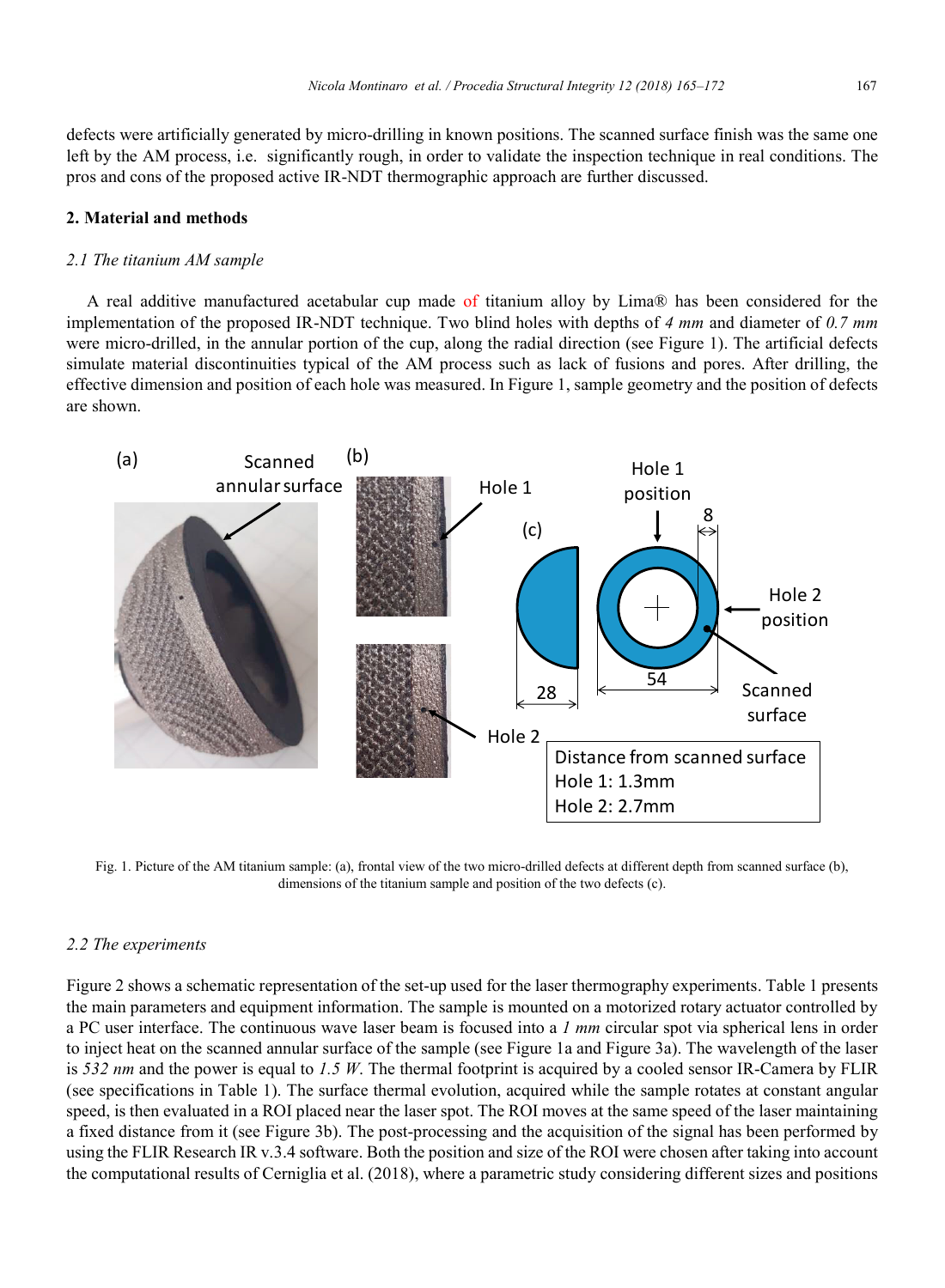of ROI have been performed by simulating the flying laser scan acquisition on an Inconel sample. One should keep in mind that to increase defect sensitivity, the ROI area must be kept as small as possible (in respect to the defect) and placed in the direction of the highest temperature gradient. If the sample is uniform and sound, the thermal field is expected to remain unmodified under steady state conditions (i.e. constant speed). Figure 4 shows the typical peak and valley evolution of a thermal profile representing the average temperature in the ROI, when the laser flies over a defect. The beginning of the defect, i.e. the moment when the laser spot enters the area above the defect, is represented by an initial rise in temperature, as shown in Figure 4; in particular, when the heat source crosses the area over a defect, the temperature field on the surface is disturbed, due to a temporary barrier action by the material discontinuity against the three-dimensional heat flux. The defect signature is better emphasized by looking at the evolution of the Mean Temperature (MT) over the selected ROI. The thermal properties of Titanium Alloy (Ti6Al4V) used in acetabular cups are: *Specific Heat* 570 J/kg K and *Thermal Conductivity* 7.3 W/m K. The scanning surfaces have been matt black painted before inspection, to enhance and uniform absorption/emissivity of radiant energy, while the surface finish was left untouched. All experiments are performed at three rotational speeds: 0.28 rad/s, 0.46 rad/s and 0.95 rad/s, corresponding to tangential speeds of 6.7 mm/s, 11 mm/s and 22.8 mm/s respectively (calculated at a radius of 24 mm, as shown in Figure 3a).



Fig. 2. Set-up of the Flying laser scanning experiments.

Table 1. Parameters of the laser thermography set-up and specifications of the IR camera.

| Set-up parameter              | Value                                         |                           | Thermocamera            |
|-------------------------------|-----------------------------------------------|---------------------------|-------------------------|
| Sample/IR camera distance     | $\sim$ 300 mm                                 | Model                     | $FLIR - X6540SC$        |
| Laser/sample surface distance | $\sim$ 300 mm                                 | <b>Sensor</b>             | Focal plane array       |
| Rotational speed              | $0.28 - 0.95$ rad/s                           | Resolution $(H \times V)$ | $640 \times 512$ pixels |
| Region of Interest            | $1.3 \times 1.3$ mm <sup>2</sup> 4 x 4 pixels | Lens                      | MW 25 mm 2.0 640 x 51   |
|                               |                                               | Noise (NETD)              | $20 \text{ mK}$         |
|                               |                                               | Sample rate               | $20$ fps                |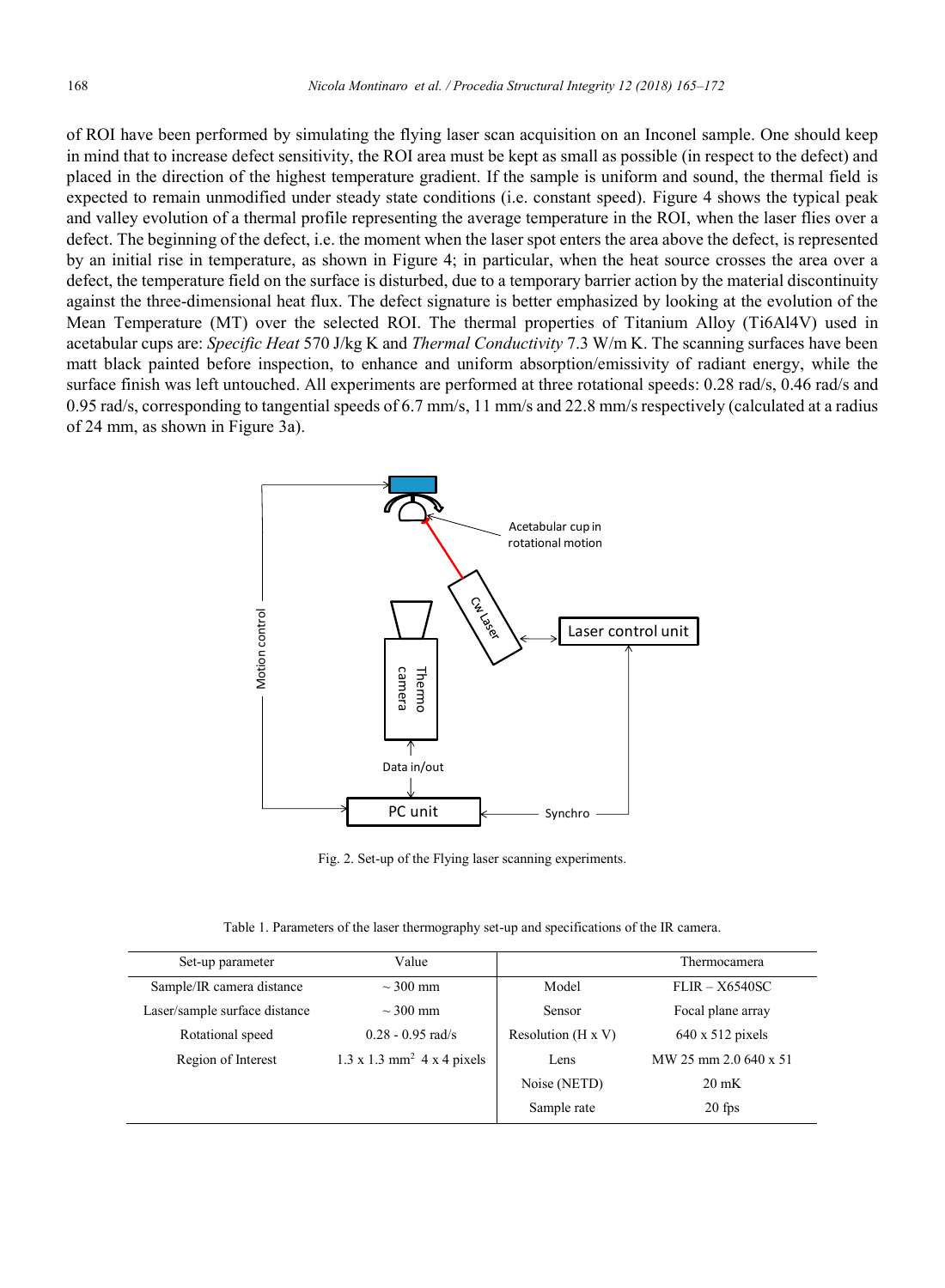

Fig. 3. (a) thermogram acquired during a scan, where the position of the laser is shown; (b) magnification of the heated zones; (c) schematic representation of dimensions and position of the ROI with respect to the heat source.



Fig. 4. Typical peak and valley trend generated when the laser flies over a sub-surface defect.

#### **3. Results**

The detection mechanism of laser scanning thermography, which is based on the local perturbation of heat conduction, is further discussed and numerically simulated in Montinaro et al. (2017) (2018). Figure 5 shows the plot of the mean temperature evaluated over the ROI versus the sample angular position, from  $0^{\circ}$  to  $270^{\circ}$ , at different scan speeds. As mentioned before, experiments were conducted at three different angular speeds, in order to test the sensitivity of the technique, and results are shown in Figure 5a, 5b and 5c for each speed adopted*.*

As shown in Figure 1c, radial holes #1 and #2 simulating the defects, have been drilled at 120° and 210° with respect to the start position of the scan, thus forming a right angle (90°) between each other.

In Figure 5a the presence of a typical defect signature, characterized by a peak and valley trend of the MT calculated over the ROI, is highlighted by a circle for hole  $#1$ . In fact, out of the two drilled defects only the shallower hole  $#1$ was successfully detected, while the deeper one, hole #2, was entirely missed by the experimental setup. The same conclusions can be reached after examining Figure 5b, where the angular speed was increased by 1.64 times, thus reaching the value of 11mm/s (in tangential speed).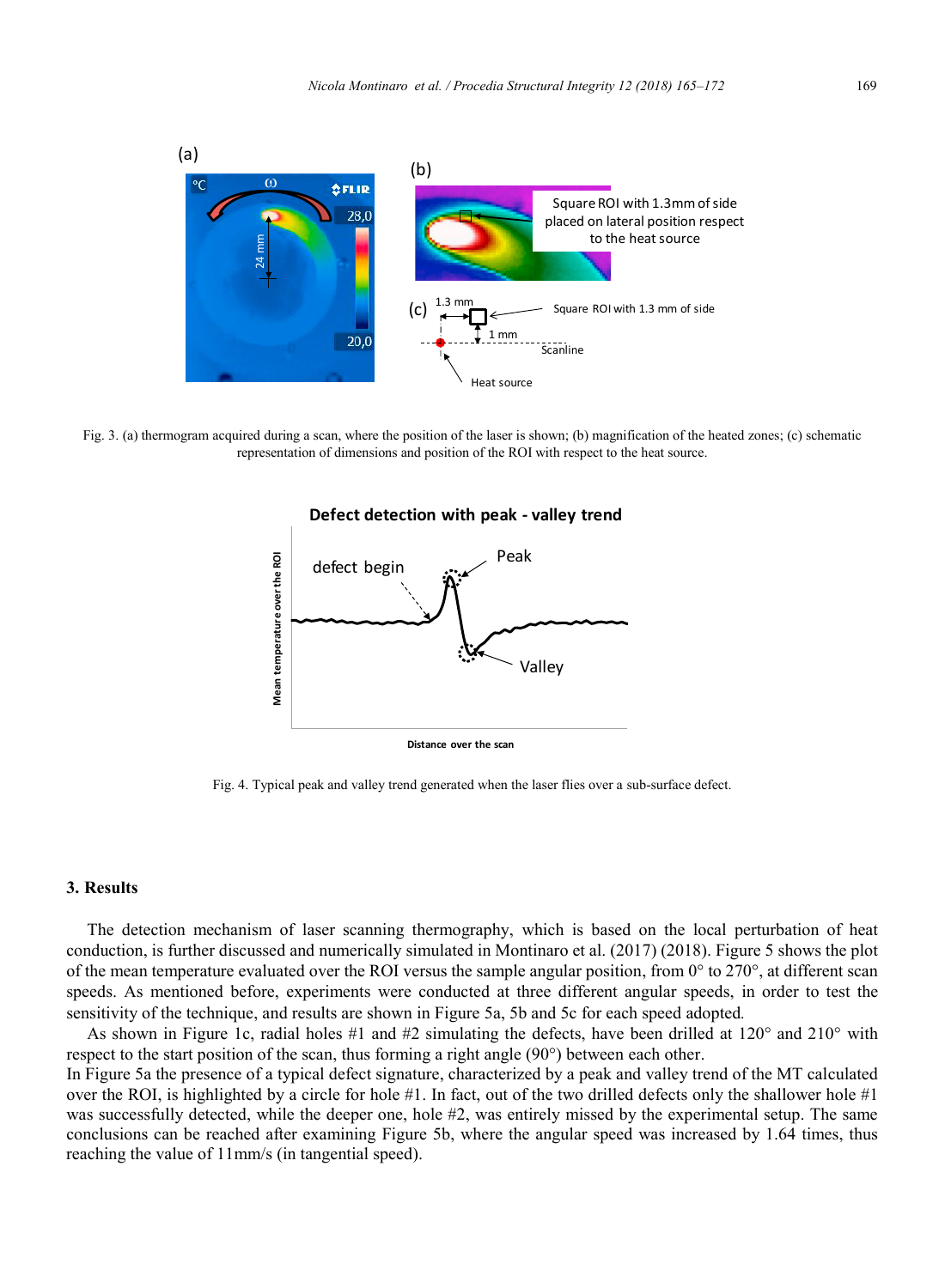

Fig. 5 Plots of the mean temperaure values computed over the ROI versus sample angular position along the circular scan at 24 mm of radius.

Figure 5c shows the evolution of the MT after a further increase of the angular speed by 3.42 times. Here the temperature profile does not show any evidence of the expected defect signature. The authors believe that at this speed the injected power of 1.5 W is no longer sufficient to create a heat flow large enough to interact with the shallow (1.3 mm deep) defect, thus generating a detectable thermal print.

In any case, it is worth mentioning how, typically, the thickness of a layer of material deposited by an AM process is less than one millimetre (< 1 mm), hence the proposed approach shows a good potential to adapt to in-line inspections of sequentially deposited layers, by exhibiting a probing capability  $(1.3 \text{ mm}/a) 11 \text{ mm/s})$  which is enough for the scope even with low power laser generators.

The main pros of the laser scanning thermography technique are its remote and non-contact nature, an easy implementation of the setup and the robustness of results, due to a lower sensitivity to surface conditions when compared to other non-contact techniques (i.e. laser ultrasound).

Moreover, the technique can be easily automated and the probing capability enhanced by increasing laser power wherever the material can handle a bigger temperature increase without suffering any damage (metals, ceramic etc.).

Main cons of the technique are the need to paint the scanned surface, which otherwise would likely be too reflective or would not display a sufficiently uniform emissivity. To overcome the latter issue, an enhanced thermal footprint can be obtained by increasing laser power where possible (material degradation, melting etc...).

Finally, the present implementation of the technique was primarily aimed at investigating defect detectability. However, a more in-depth analysis of the features surrounding defect signatures may pave the way towards a richer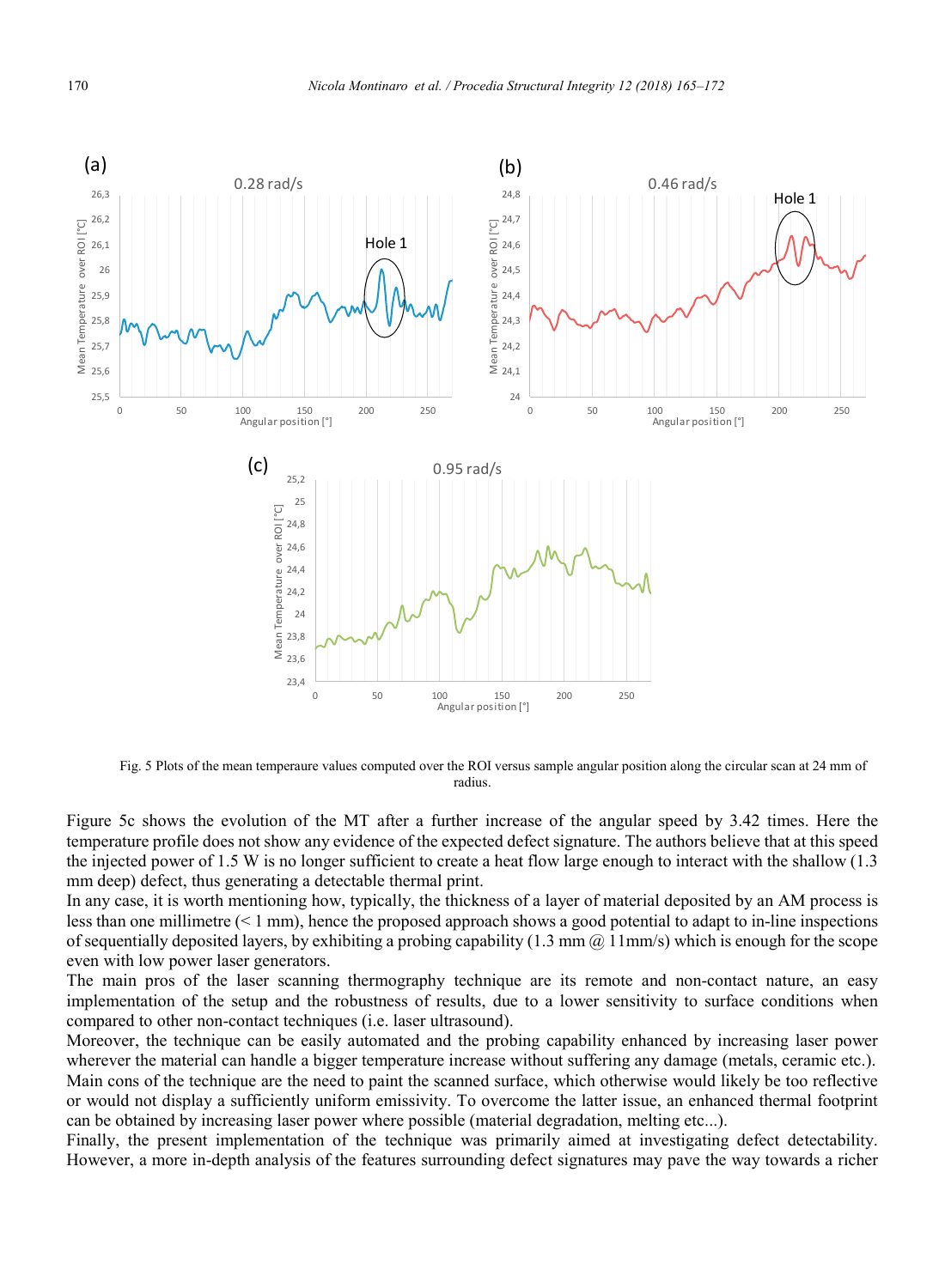defect characterization.

#### **4. Conclusion**

3D printing of metal components by additive manufacturing is a fast developing technique, appealing to a variety of sectors such as automotive, aerospace, military and medical. The quality check of manufactured parts is nowadays performed just after the whole object is complete, via destructive tests or X-ray tomography. However, interlayer and intralayer defects are often observed in AM components thus, taking into account both the final customer and cost, a "zero defect" result is close to mandatory.

Some efforts have been expended in the quest of an efficient in-process flaw inspection, nonetheless, conventional NDT approaches are still not entirely satisfactory.

A non-contact approach, called laser scanning thermography, has proven to be a valid alternative to other conventional NDTs in defect detection.

This work applies laser scanning thermography to a real additively manufactured acetabular cup prosthesis made of titanium alloy with ad hoc defects created at known locations, in the form of transverse blind holes embedded under the inspected surface. Specifically, in this work the scanned surface of the sample was preliminarily painted with a matt-black paint (to enhance the thermal footprint), whereas the surface finish was left unmodified (the same as just out of the manufacturing process) in order to prove the efficacy of the inspection in real in-line scan conditions. Indeed, the results have shown the technique efficacy in detecting sub-surface defects up to depths of 1.3 mm, by using a fairly low laser power of 1.5 W.

Therefore, the main pros of the technique can be summarized in its remote non-contact approach, easy setup, and its potential application in automated inspections along with the robustness of the results which prove less sensitive to surface roughness as compared to other non-contact techniques (i.e. laser ultrasound).

On the other hand, the main cons are the need to paint the scanned surface and the limited capacity to further characterize the defects detected. However, the latter limit could be addressed with an improved optical resolution and with a more accurate post-processing of defect signature features.

Overall, further efforts are needed before this technique could become an alternative to other existing methods.

#### **References**

- Ahsan, M. N., Bradley, R., Pinkerton, A. J., 2011. Microcomputed Tomography Analysis of Intralayer Porosity Generation in Laser Direct Metal Deposition and its Causes. Journal of Laser Applications 23, 022009.
- Bobyn J.D., Pilliar R.M., Cameron H.U., Weatherly G.C., 1980. The optimum pore size for the fixation of porous-surfaced metal implants by the ingrowth of bone. Clinical orthopaedics and related research 150, 263-270.
- Burrows S.E., Dixon S., Pickering S.G., Li T.., Almond D.P., 2011. Thermographic detection of surface breaking defects using a scanning laser source. NDT & E International 44, 589-596.
- Cerniglia, D., Scafidi, M., Pantano, A., Rudlin, J., 2015. Inspection of additive-manufactured layered components. Ultrasonics 62, 292-298.
- Cerniglia, D., Montinaro, N., 2018. Defect Detection in Additively Manufactured Components: Laser Ultrasound and Laser Thermography Comparison. Procedia Structural Integrity 8, 154-162.

Clark, D., Sharples, S. D., Wright, D. C., 2011. Development of Online Inspection for Additive Manufacturing Products. Insight 53 (11), 610-614.

- Edwards, R. S., Dutton, B., Clough, A. R., Rosli, M. H., 2011. Scanning Laser Source and Scanning Laser Detection Techniques for Different Surface Crack Geometries. Review of Progress in Quantitative Nondestructive Evaluation, Proceeding of AIP Conference, Burlington, VT, 251- 258.
- Huiwu Li, M.D., Liao Wang, M.D., Yuanqing Mao, M.D., You Wang, M.D., Kerong Dai, M.D., Zhenan Zhu, M.D., 2013. Revision of Complex Acetabular Defects Using Cages with the Aid of Rapid Prototyping. The Journal of Arthroplasty 28, 1770–1775.
- Klein, M., Sears, J., 2004. Laser ultrasonic inspection of laser cladded 316LSS and Ti 6-4. Proceeding of  $23<sup>rd</sup>$  International Congress on Applications of Lasers and Electro-Optics, San Francisco, CA.
- Kromine, A. K., Fomitchov, P. A., Krishnaswamy, S., Achenbach, J. D., 2000. Laser Ultrasonic Detection of Surface Breaking Discontinuities: Scanning Laser Source Technique. Materials Evaluation 58 (2), 173-177.
- Li, T., Almond, D. P., Rees, D. A. S., 2011. Crack imaging by scanning laser-line thermography and laser-spot thermography. Measurement Science and Technology 22 (3), 035701.
- Lofgren, M., Engquist, H., Hoffmann, P. Sigstedt, B., Vavruch, L. 2010. Clinical and radiological evaluation of Trabecular Metal and the Smith– Robinson technique in anterior cervical fusion for degenerative disease: a prospective, randomized, controlled study with 2-year follow-up. Eur Spine J. 19 464–473.